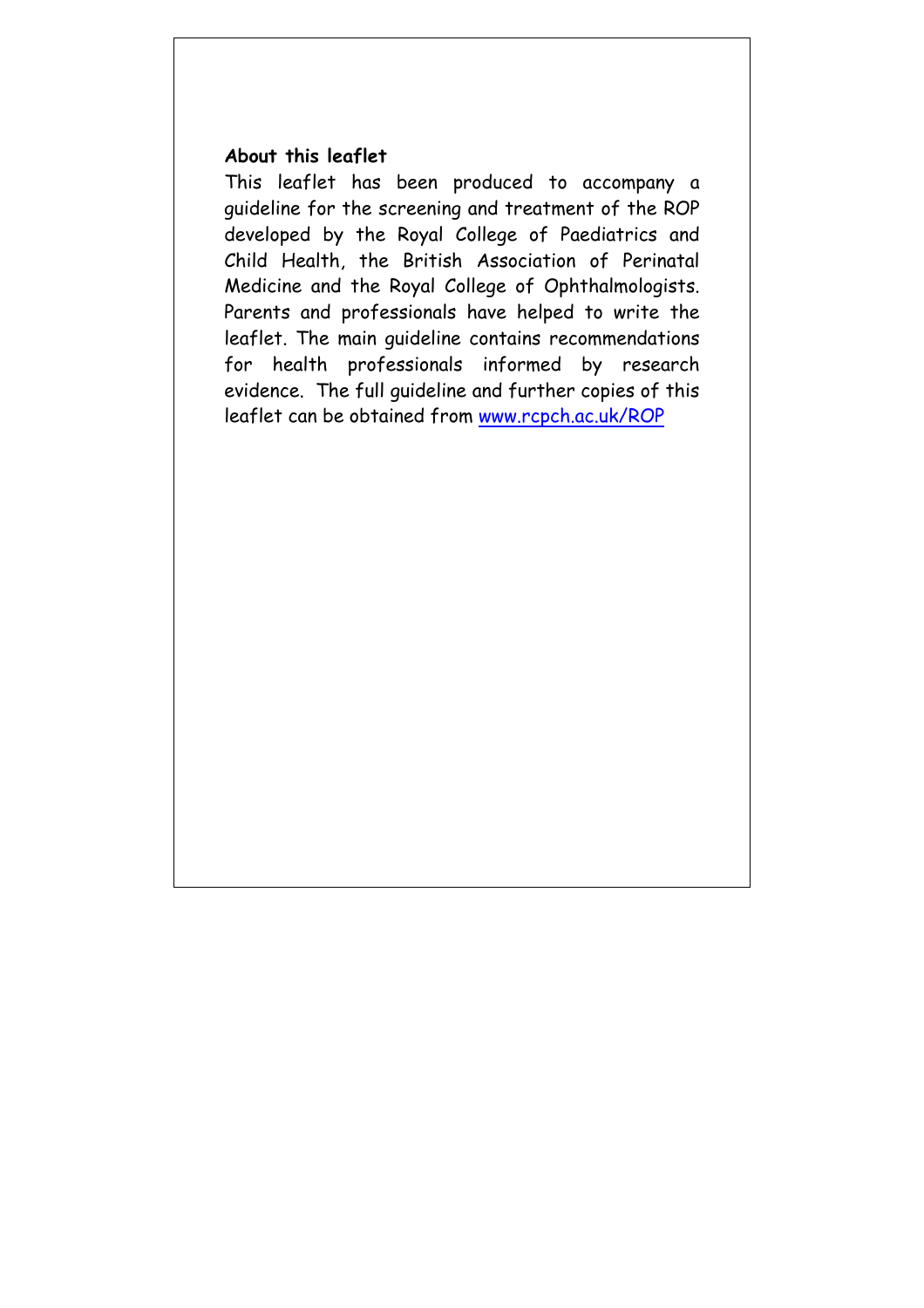# Information Leaflet for Parents

# Screening for Retinopathy of Prematurity (ROP)



# For

parents of all babies less than 32 weeks gestational age or birthweight under 1501 grams (3lb)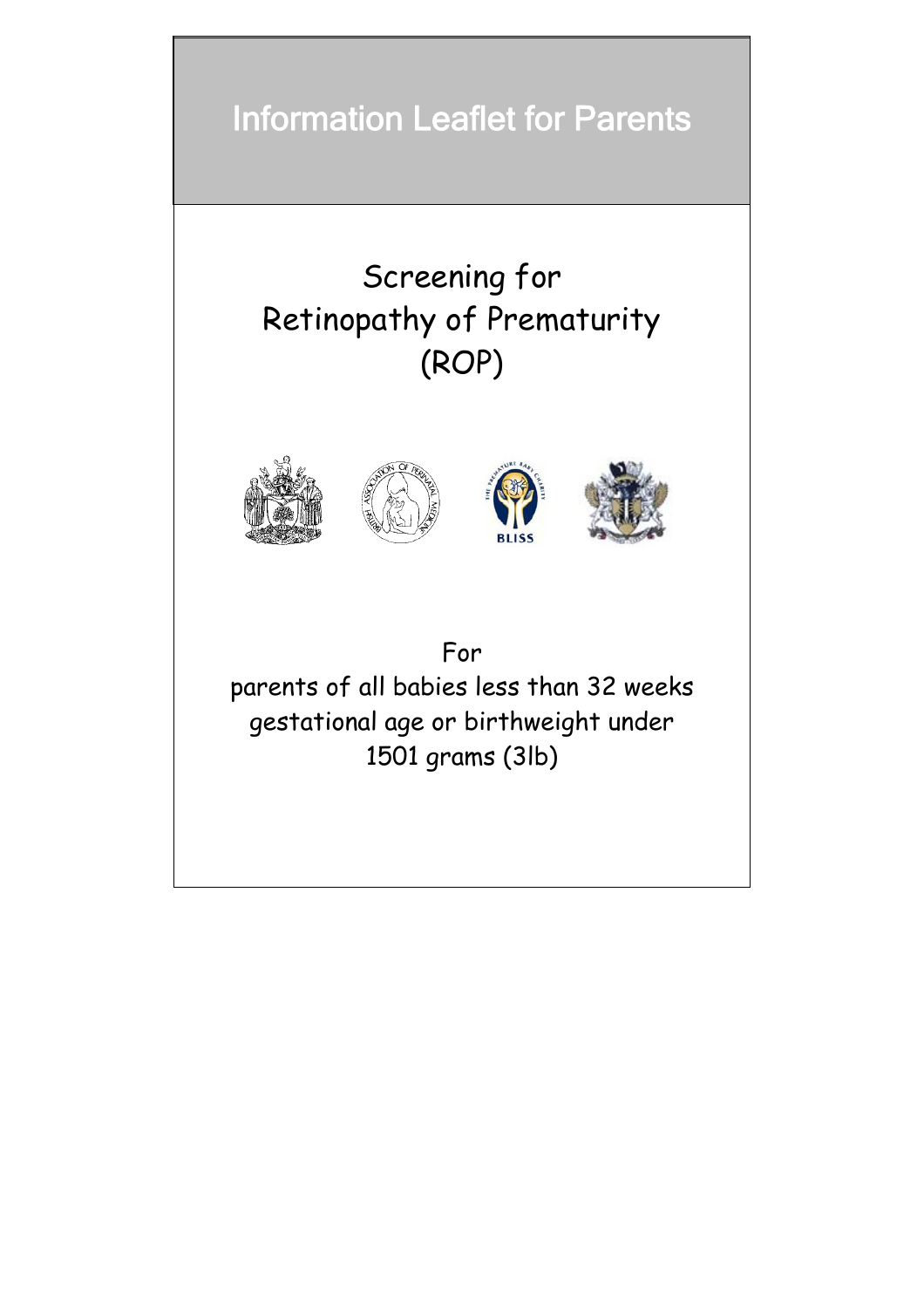# **What is Retinopathy of Prematurity?**

The retina is the delicate tissue lining the back of the inside of the eye which detects light and allows us to see. Retinopathy of Prematurity (ROP) is an eye condition which affects the blood vessels of the retina.



Diagrammatic view of the retina as though seen through the pupil. The white oval in the centre is the optic nerve and the dark area towards the right of it is known as the macula. The macula is the part of the eye that allows us to see fine detail. The grey lines are the arteries and the black lines are the veins.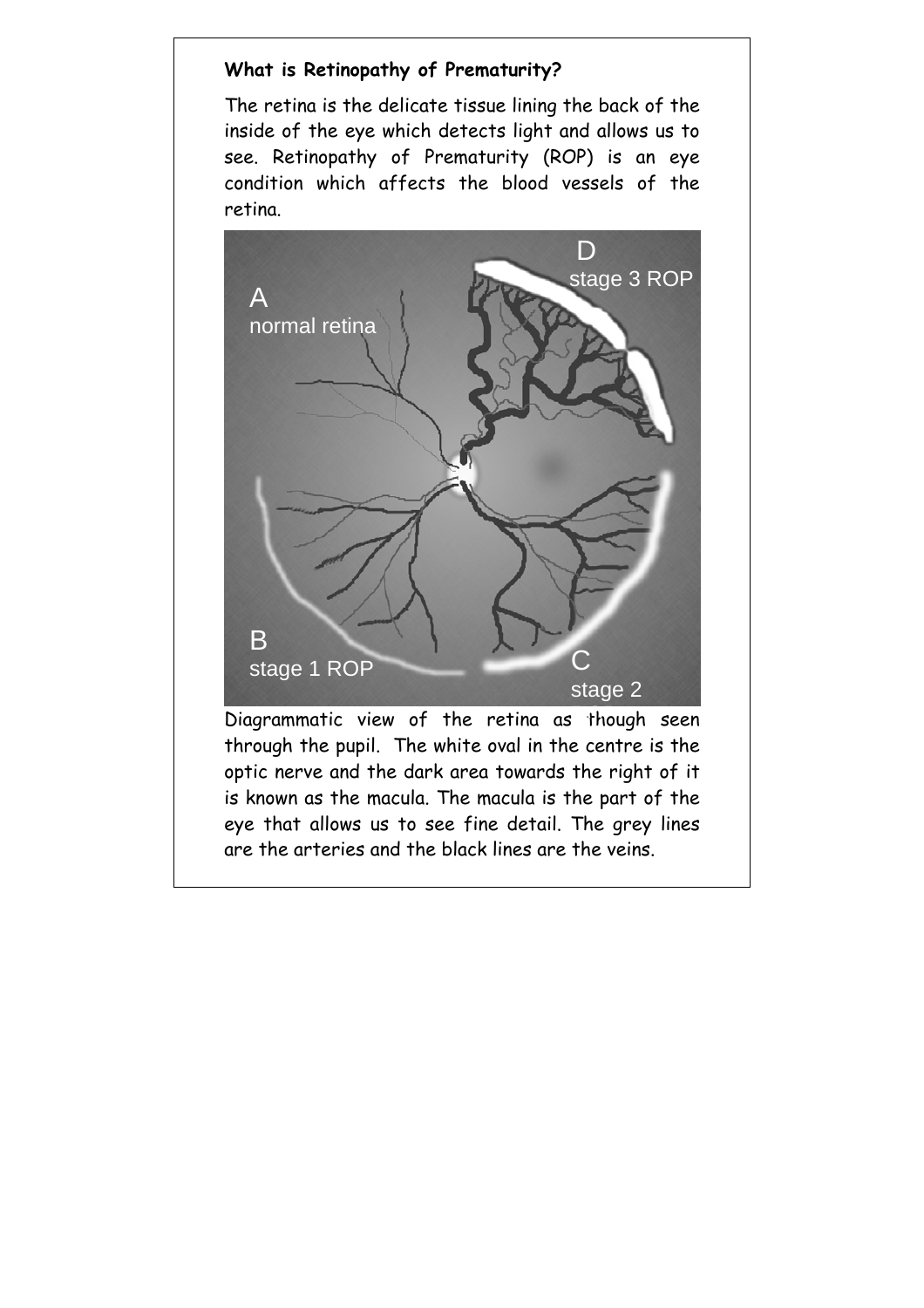#### **Will screening finish before my baby goes home?**

Your baby will be discharged as soon as they are well enough to go home. This might be before the last eye screening. If this is the case, staff should arrange an out-patient appointment before you take your baby home.

**It is very important that you bring your baby back for his/her eyes to be checked if you are asked to.** When you are ready to take your baby home ask the staff if you need to bring him/her back and when. They will also write to remind you about the appointment.

#### **Where can I get more information?**

Please contact the following member of staff:

Name.... Mr Vempali

 $R$  Tel. 01279 827905

For further information and support, you can contact BLISS - the premature baby charity. BLISS is dedicated to working for premature and sick babies and their families and can put you in touch with other parents who have been through similar experiences.

Family Support Helpline: FREEPHONE 0500 618 140 enquiries@bliss.org.uk www.bliss.org.uk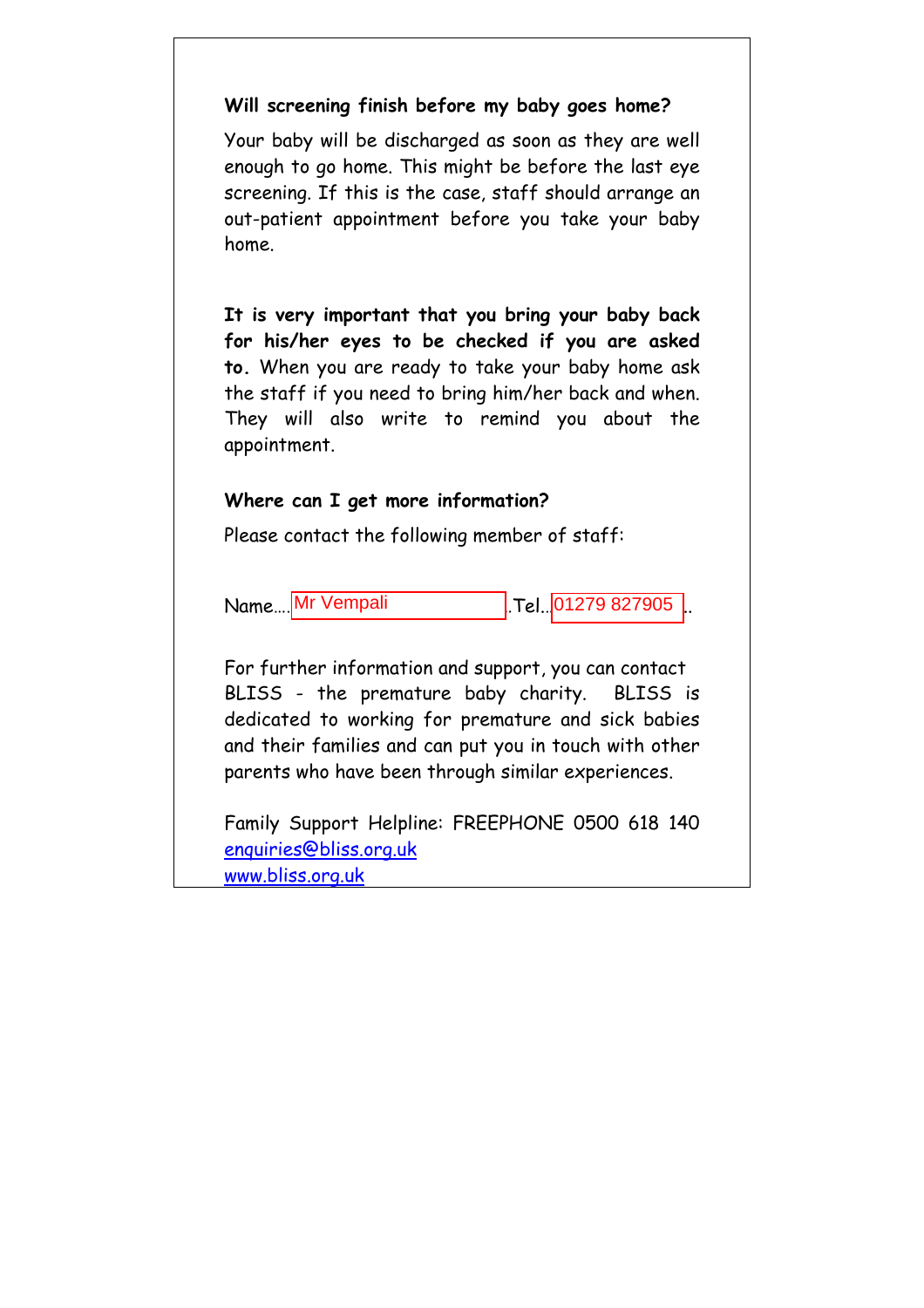#### **How common is ROP?**

ROP is common in premature babies affecting about 65% babies less than 1251 g birthweight. The condition is usually very mild and settles on its own without any treatment. In a very few babies (usually the smallest and most premature) the ROP does not get better and treatment is needed. If not treated, very severe ROP can seriously affect a baby's sight and even cause blindness.

#### **Why does ROP occur?**

No one knows exactly why. When a baby is born early, the blood vessels of the retina are not fully developed. After birth something triggers the blood vessels to start to grow abnormally and this forms scar tissue which, if severe, can damage the retina. The main cause of ROP is prematurity itself, so the more prematurely the birth occurs the greater the risk of ROP occurring. The amount of oxygen treatment required and the baby's general condition may also influence whether ROP develops or becomes severe. However, some premature babies who have no serious illnesses still develop ROP, while others who have been very ill do not. Therefore it is necessary to screen all babies under 32 weeks gestation or under 1501 grams birthweight.

#### **When will the screening be done?**

The first screening examination will be done when your baby is between 4 and 6 weeks old. Some babies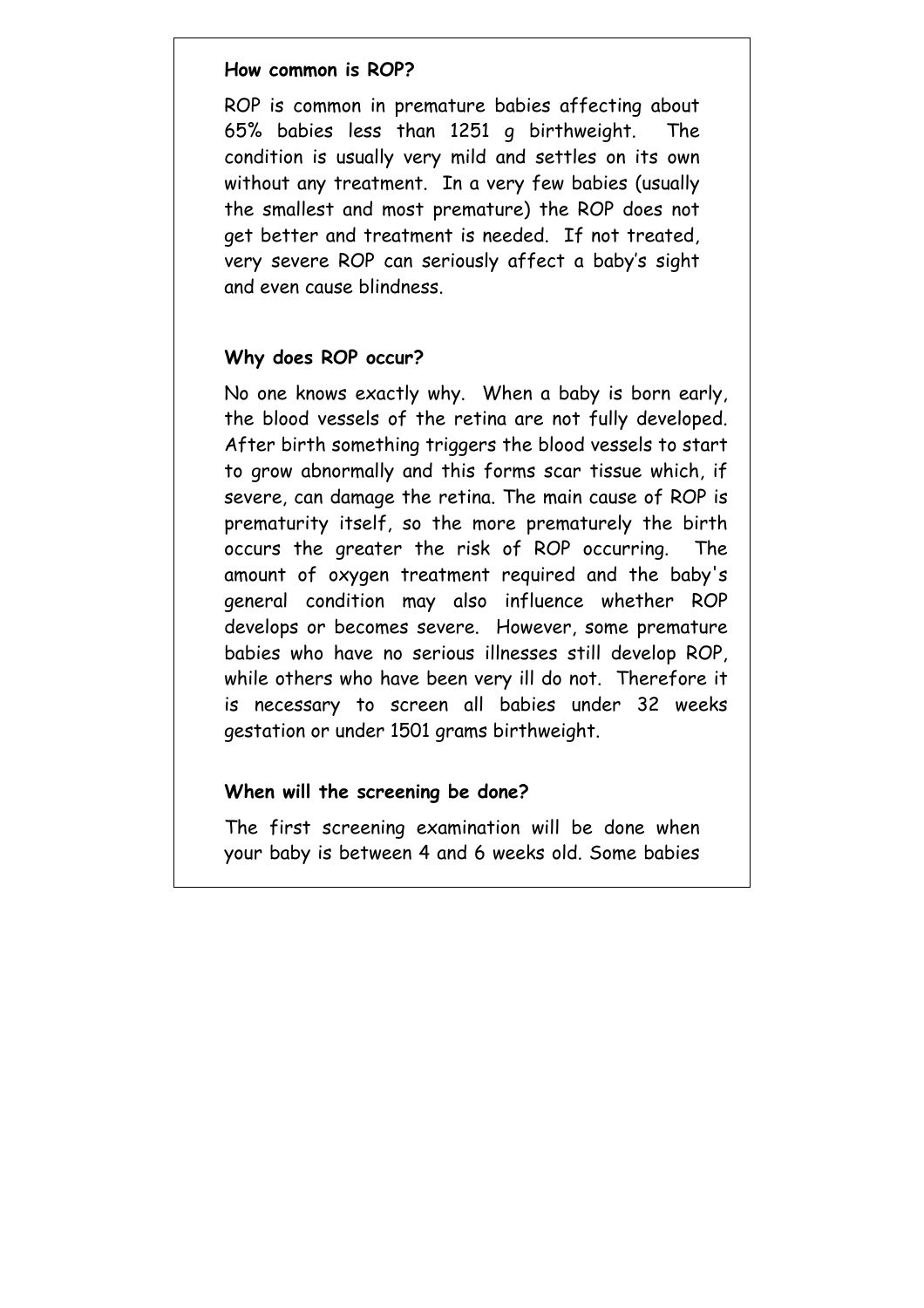will need only one examination although most babies need at least two.

## **What happens during screening?**

About an hour before the examination, eye drops are put in the eye to make the pupil open widely so the retina can be seen. The ophthalmologist examines the retina using an ophthalmoscope (or sometimes a camera) placed gently on the surface of your baby's eye. They may also use a speculum (to hold the eyelid open) and an indentor (to rotate the eye) to enable a better view of the retina.

## **Is the examination painful?**

Eye examinations can be uncomfortable even for adults and babies sometimes cry or show signs of distress when their eyes are examined. The ophthalmologist will make the examination as quick as possible although they do need enough time to see the retina properly. If a speculum, indentor or a camera are used then anaesthetic eye drops should be used to minimise the discomfort to your baby.

Research has also suggested that wrapping your baby firmly or giving sucrose drops can help to keep babies calm during the eye examination. The nurses on the unit will have a lot of experience in preparing babies for the eye examination and will be able to explain what their practice is and involve you as much as possible.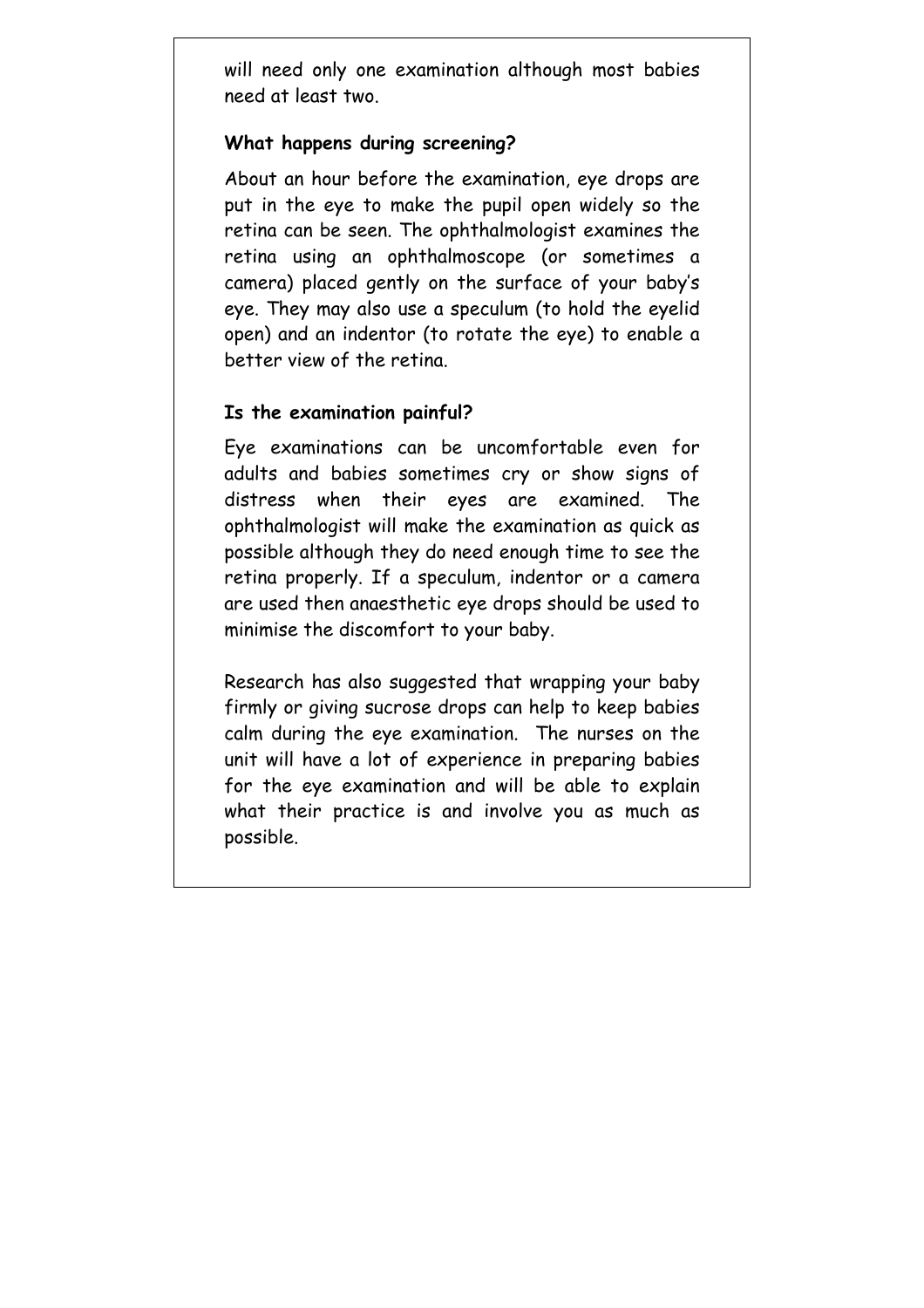# **What happens if my baby is ill when the eye examination is due?**

There is no evidence that ROP screening is harmful for babies but the doctors may decide to postpone the examination for a short while until your baby is stronger. However, screening must not be postponed so long that the opportunity for treatment is missed.

## **What happens if ROP is found?**

This depends on how serious it is.

- If ROP is mild, there will need to be a follow-up examination 1 to 2 weeks later. If the follow-up examination shows it has not become worse, the ROP will settle on its own.
- More severe ROP will require an earlier reexamination, usually in a week.
- In a very few cases the ROP may be severe enough to require treatment. If your baby requires treatment at any stage the ophthalmologist will talk to you to explain exactly what will happen.
- We have produced a separate leaflet with more information called 'Treatment for ROP'. Your unit should have a copy. Copies can also be downloaded from the internet www.rcpch.ac.uk/ROP